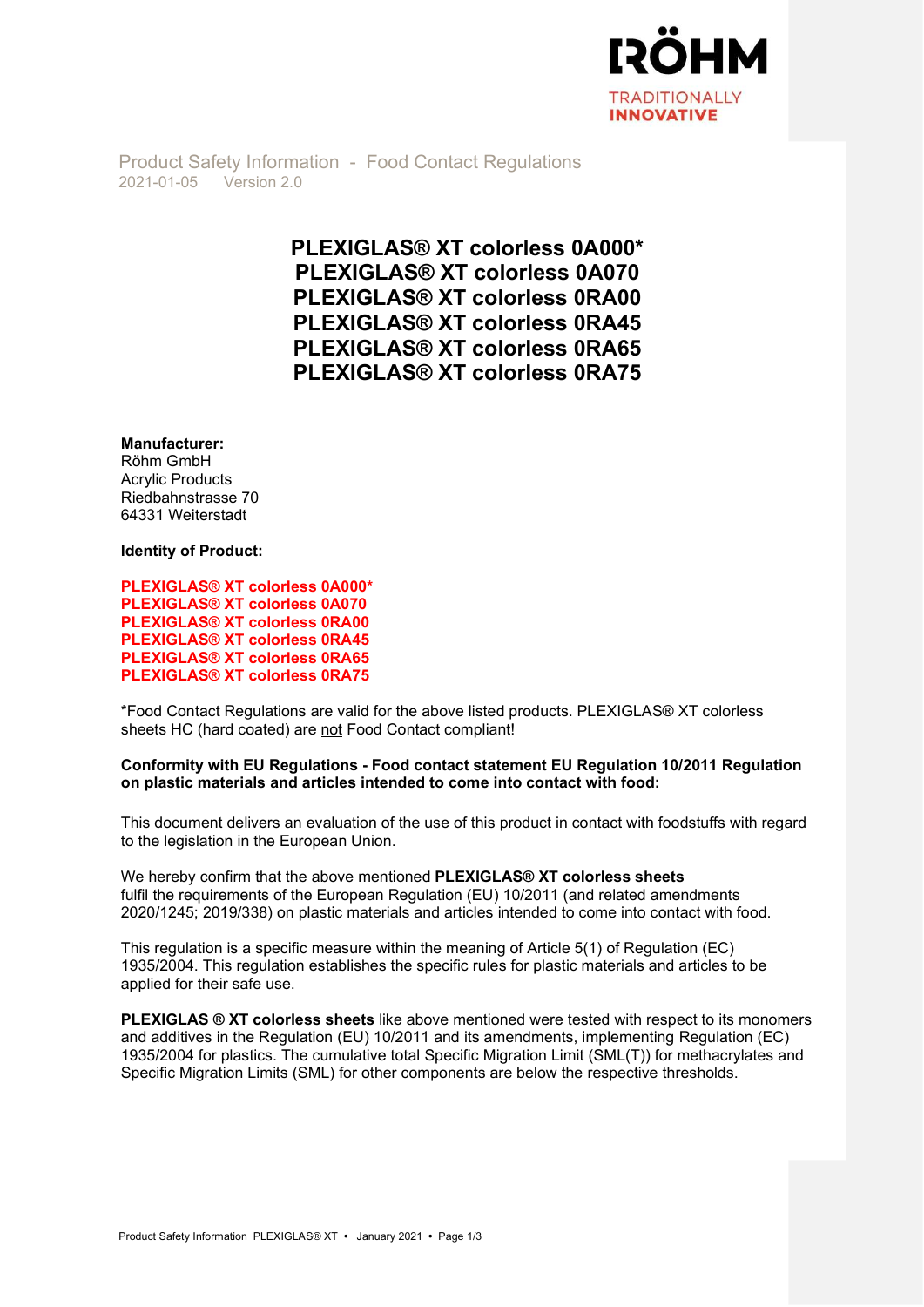

The cumulative SML (T) for esters of methacrylates and acrylates are below 6 mg/kg. Further contained ingredients with SML were below migration limit.

PLEXIGLAS®XT colorless sheets are intended to be used as reusable article. It can be used for the production of covers, windows, plates, sheets, protection devices or comparable uses which are used in food processing plants.

PLEXIGLAS®XT colorless sheets can be used in contact with dry, watery, acidic and oily food according to food simulants A, B and D2 in a wide range of uses according to test number OM2 (test time period and condition 10 days at 40°C), corresponding long term storage at room temperature or below, storage under refrigerated and frozen conditions including hot-fill conditions and/or heating up to 80°C for a short time.

For PLEXIGLAS® XT colorless 0RA00, PLEXIGLAS® XT colorless 0RA45, PLEXIGLAS® XT colorless 0RA65 and PLEXIGLAS® XT colorless 0RA75 a surface-to-food ratio of 1 dm<sup>2</sup>/kg may not be exceeded.

For PLEXIGLAS® XT colorless 0A000 and PLEXIGLAS® XT colorless 0A070 a surface-to-food ratio of 2,5 dm²/kg may not be exceeded.

Due to technical reasons we only recommend **PLEXIGLAS®** Products applications up to 70°C for a short time in permanent uses.

PLEXIGLAS® XT colorless sheets are technically not suitable for the contact with ethanol >20 % (swelling, crack formation). By the selection of food simulants in migration tests this property should be considered. Food containing > 20% Ethanol is not recommended to use for PLEXIGLAS® Products. Migration tests with > 20 % Ethanol food simulant will fail. Please ask our technical service for chemical resistance.

This confirmation is valid for the above mentioned conditions. The use of the product under other conditions (temperature, duration, food) has to be tested on the final product from the customer itself in migration tests according to the (EU) 10/2011 regulation.

## Conformity with US Regulations – Food contact statement

The qualities correspond to the requirements of the 21CFR §177.1010 of Code of Federal Regulations, Food and Drugs (FDA) for contact with food for contact with food category except category VI-C under the use conditions D, like cited in §176.170.

## EU Regulation 2023/2006

The production of PLEXIGLAS®XT colorless sheets, is in accordance (EC) Regulation No. 2023/2006 on good manufacturing practice for materials and articles intended to come into contact with foodstuffs ("GMP Regulation").

For the production process a HACCP process was implemented.

Please see for further information about the product our

- technical datasheet
- SDS and
- chemical resistance list.